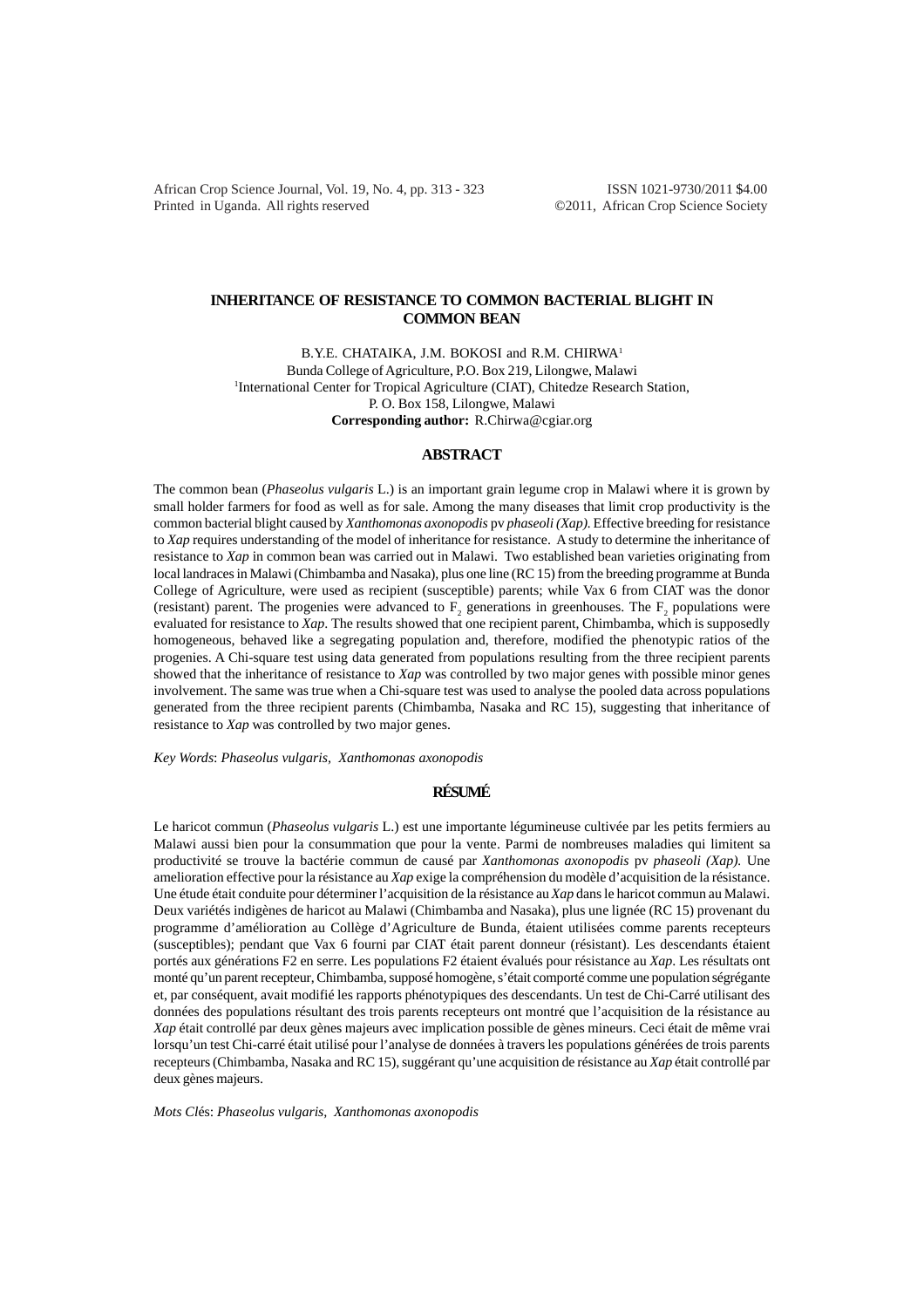#### **INTRODUCTION**

Common bacterial blight caused by *Xanthomonas axonopodis pv phaseoli* (*Xap*) is a disease of economic importance in common bean (*Phaseoulus vulgaris* L.) worldwide (Zaumeyer, 1957). In the tropical and sub-tropical areas, it can be severe because of high temperatures and alternating wet and dry conditions. Weather conditions, susceptibility of the cultivars and disease pressure determine the extent of loss of grain yield and quality, resulting in losses of 20-60% (Lema-Marquez *et al.,* 2007). The pathogen is seed borne and this poses serious implications on seed distribution within and between producing countries. In addition to being a seed borne pathogen, Mkandawire *et al.* (2004) reported great genetic diversity and coevolution for *Xap* across geographic regions and bean gene pools (Mesoamerican and Andean), which is a challenge in breeding for disease resistance.

Breeding for high levels of resistance remains the most appropriate and cost effective means of managing *Xap*. In order to effectively breed for resistance in the adaptable cultivars, knowledge of the mode of inheritance and type of gene action for resistance are of paramount importance. The number of genes involved in resistance to *Xap* is not clearly known, but suggestions vary from one to several genes, with varying degrees of action and interactions (CIAT, 1981; Beebe and Pastor-Corrales, 1991; Zapata *et al.*, 2009; 2010). Quantitative inheritance was observed by Honna (1956) after making original interspecific crosses between resistant *P. acutifolius* 'tepary 4' and susceptible *P. vulgaris*. It is also critical to have durable sources of resistance to *Xap*. Sources of resistance to *Xap* in common bean have been reported (Zapata *et al.*, 2004; Miklas *et al*., 2005). Other sources of resistance have been identified in tepary bean (*P. acutifolius*) (Schuster *et al.,* 1983; Drijfhout and Blok, 1987), and runner bean, (*P. coccineus*) (Mohan, 1982).

The Centro Internatcional de Agricultura Tropical (CIAT) has developed several lines which are used as good sources of resistance to *Xap*: Vax 1, Vax 2, Vax 3, Vax 4, Vax 5 and Vax 6 (Singh *et al*., 1999), but the mode of inheritance

and type of gene action for resistance to *Xap* remain to be clearly understood. This study sought to determine the inheritance of resistance to *Xap* under field conditions in Malawi.

## **MATERIALS AND METHODS**

Crosses were made between three recipient (susceptible to *Xap*) parents: Chimbamba, Nasaka and RC 15; and one donor (resistant to *Xap*) parent – Vax 6. Chimbamba is a local land race, climbing bean cultivar of Type IV, with indeterminate growth habit, which is adapted in Malawi. It is normally grown with stakes or in association with maize for support. Nasaka is a local land race, bush bean cultivar of Type I with determinate growth habit, which is adapted in Malawi. RC 15 is a bush bean line of Type I which originated from the Bean Breeding Programme at Bunda College of Agriculture in Malawi. Vax 6 is a bush bean line of Type I which originated from CIAT in Colombia. It was developed from G40020 *via* Xan 159, Xan 160, Xan 161, Xan 263 and Xan 309. Xan 263 and Xan 309 derive their resistance to *Xap* from tepary bean and this is the possible source of the resistance genes to *Xap* in Vax 6 (McElroy, 1985). Crosses were generated in the greenhouses at Bunda College of Agriculture and Bvumbwe Research Station.

**Field evaluation.** The parental and  $\mathsf{F}_2$  plants were evaluated at the Bunda Crop and Soil Science Research Farm and Dedza Bean/Cowpea research site. Bunda is located at  $14^{\circ}$  12' S; 33 $^{\circ}$ 46E in the Lilongwe plains, with an elevation of 1200 meters above sea level (masl), and the soils are sandy clay loam. The crop at Bunda received moderate rainfall, about 378 mm, with average daily temperatures of 27 °C (Max) and 18 °C (Min). Dedza is located in the Kirk Range highlands at  $14^{\circ}20'$  S and  $34^{\circ}18'$  E, with an elevation of 1500 masl, and the soils are clay loam. The crop growing conditions at Dedza were wetter, receiving 528 mm of rainfall, with slightly cooler average daily temperatures of  $25 \text{ °C}$  (Max) and 15 o C (Min).

The segregating progenies in  $F_2$  generations resulting from a common donor and recipient parents were assigned to a block which had 3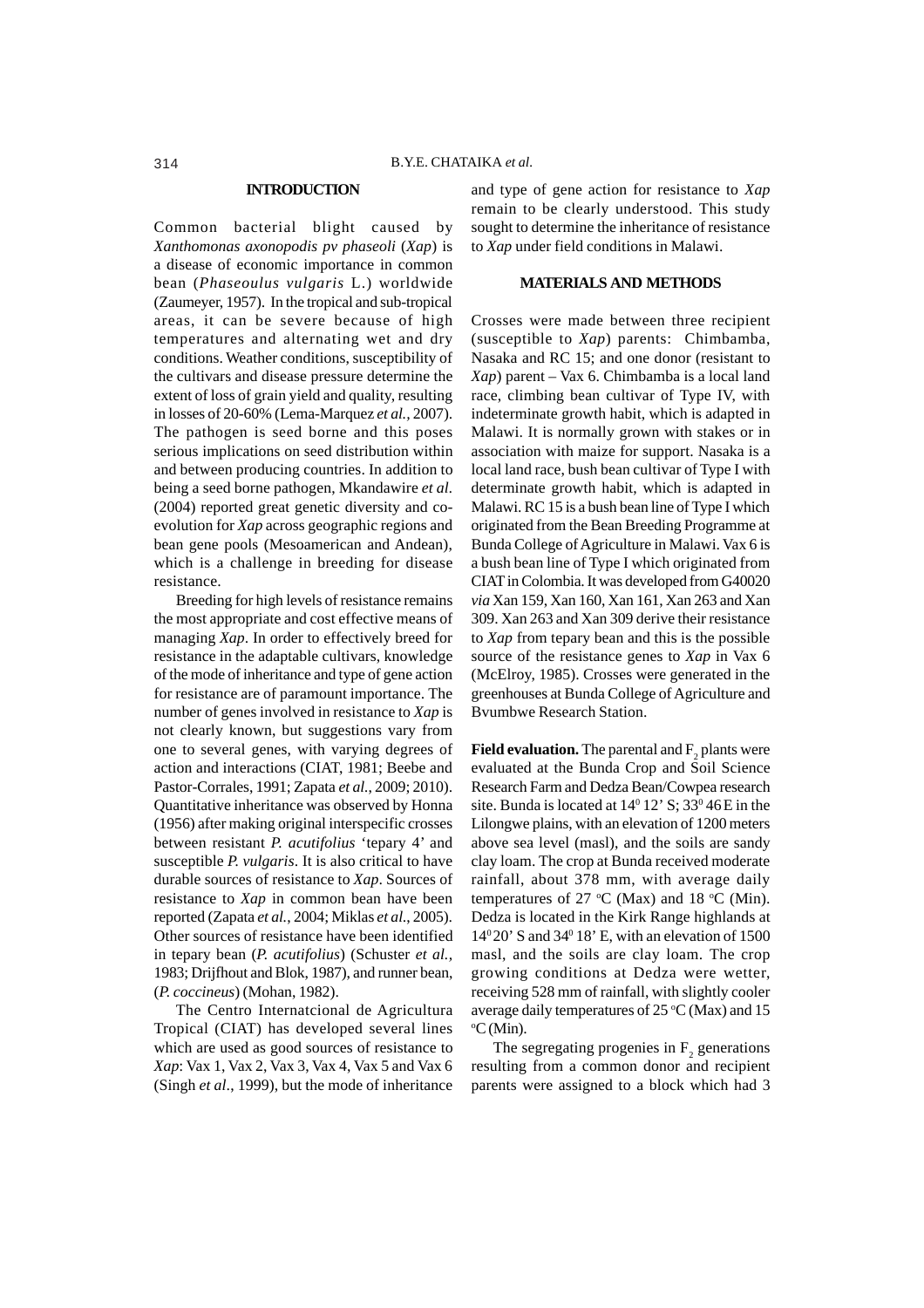sub-plots:  $F_2$ , recipient (susceptible) parent and donor (resistant) parent. Each sub-plot had a single row of 6 meters, and the rows were spaced at 75 cm apart. Seeds were planted at a spacing of 10 cm for bush beans (Vax 6, Nasaka and RC 15) and their resulting progenies, while Chimbamba, a climbing bean type, and the resulting progeny populations were planted at a spacing of 15 cm, apart because climbing beans need more space.

Evaluation for *Xap* was done at R6 (flowering) and R8 (pod filling) for both parents and progenies. The reaction of individual plant canopy to *Xap* was evaluated based on the 1-9 scale (CIAT, 1987), where  $1=$  immune and  $9=$  very susceptible. The scores were grouped into 3 categories: 1-3 for resistant plants, 4-6 for intermediate reaction and 7-9 for susceptible plants.

A Chi-square test, using the Statistical Package for Social Scientists (SPSS) Version 9.0 was used to determine the mode of inheritance for resistance to *Xap*. The frequency distributions of parental plants based on disease reaction were plotted to determine the distribution pattern. The phenotypic classes were tested for goodness of fit to postulated ratios based on the possible number of genes involved.

### **RESULTS**

## **Parental reaction and F2 plants segregation for resistance to** *Xap*

**Bunda and Dedza as separate sites.** There was low *Xap* disease infection pressure at Bunda and as a result, one of the three recipient (susceptible) parents, Chimbamba, showed high levels of resistance. The other two parents (Nasaka and RC 15) were susceptible, whereas the donor parent (Vax 6) was resistant (Table 1).

The pattern of segregation in  $F_2$  progenies from Chimbamba x Vax 6 showed a 15:1 ratio. This result indicates a moderate probability ( $\chi^2$  = 0.384;  $P= 0.535$ ) for two genes with duplicate dominant epistasis (Table 1). In the second cross, Nasaka x Vax 6, the  $F_2$  progenies segregated in a 13:3 ratio. In the third cross, RC 15 x Vax 6, the  $F_2$ progenies segregated in the ratio of 9:3:3:1 ( $\chi^2$  =  $1.253$ ; P= 0.740).

The mode of gene action varied depending on the recipient parent: Chimbamba (duplicate dominant epistasis), Nasaka (dominant and recessive epistasis), and RC 15 (complete dominance). Heterogeneity test of progenies from the three different crosses failed to confirm homogeneity of  $F_2$  progenies and, hence, the data from the different crosses could not be pooled together. This meant that progenies from three crosses segregated differently although the parents were considered to be homozygous for the genes controlling resistance to *Xap*.

Unlike Bunda, the disease pressure was more at Dedza, because the climatic conditions were conducive for disease development, but again Chimbamba was not severely attacked by common bacterial disease as were Nasaka and RC 15. Consistently, Vax 6 showed resistance to common bacterial blight (Tables 1 and 2).  $F<sub>2</sub>$ progenies from Chimbamba x Vax 6, Nasaka x Vax 6 and RC 15 x Vax 6 were consistent with the expected ratios of 9:3:3:1 ( $\chi^2$  = 2.56, P=0.46); 9:3:4,  $(\chi^2 = 1.77, P = 0.41)$ , and 9:3:4 ( $\chi^2 = 1.59, P = 0.45$ ), at Dedza site, respectively.

Heterogeneity test of progenies from the three different crosses confirmed homogeneity of  $F<sub>2</sub>$ plants in their reaction to *Xap* and, hence, could be pooled together. The Chi-square value for additivity  $(\chi_d^2)$  for the 9:3:4 ratio showed that the  $F_2$  plants from all the recipient parents were homogeneous ( $\chi_d^2$  = 0.003; P>0.99) and, hence, pooled  $\chi^2$  value could be used at 3 degrees of freedom in determining compliance of the observed to expected 9:3:4 ratio. The pooled χ*<sup>2</sup>* value confirmed the existence of two genes interacting in a recessive epistasis manner.

**Bunda and Dedza combined.** When the parents were assessed for reaction to *Xap* across the two sites (Bunda and Dedza), Chimbamba behaved like a segregating population with some plants showing good levels of resistance, and others susceptible (Fig. 1), while Nasaka and RC 15 were homogeneous and susceptible (Figs. 2 and 3). Vax 6 the resistant parent was also homogeneous showing high levels of resistance to *Xap* across sites (Figs. 1- 3).

The evaluation of  $F<sub>2</sub>$  progenies showed segregation patterns ranging from complete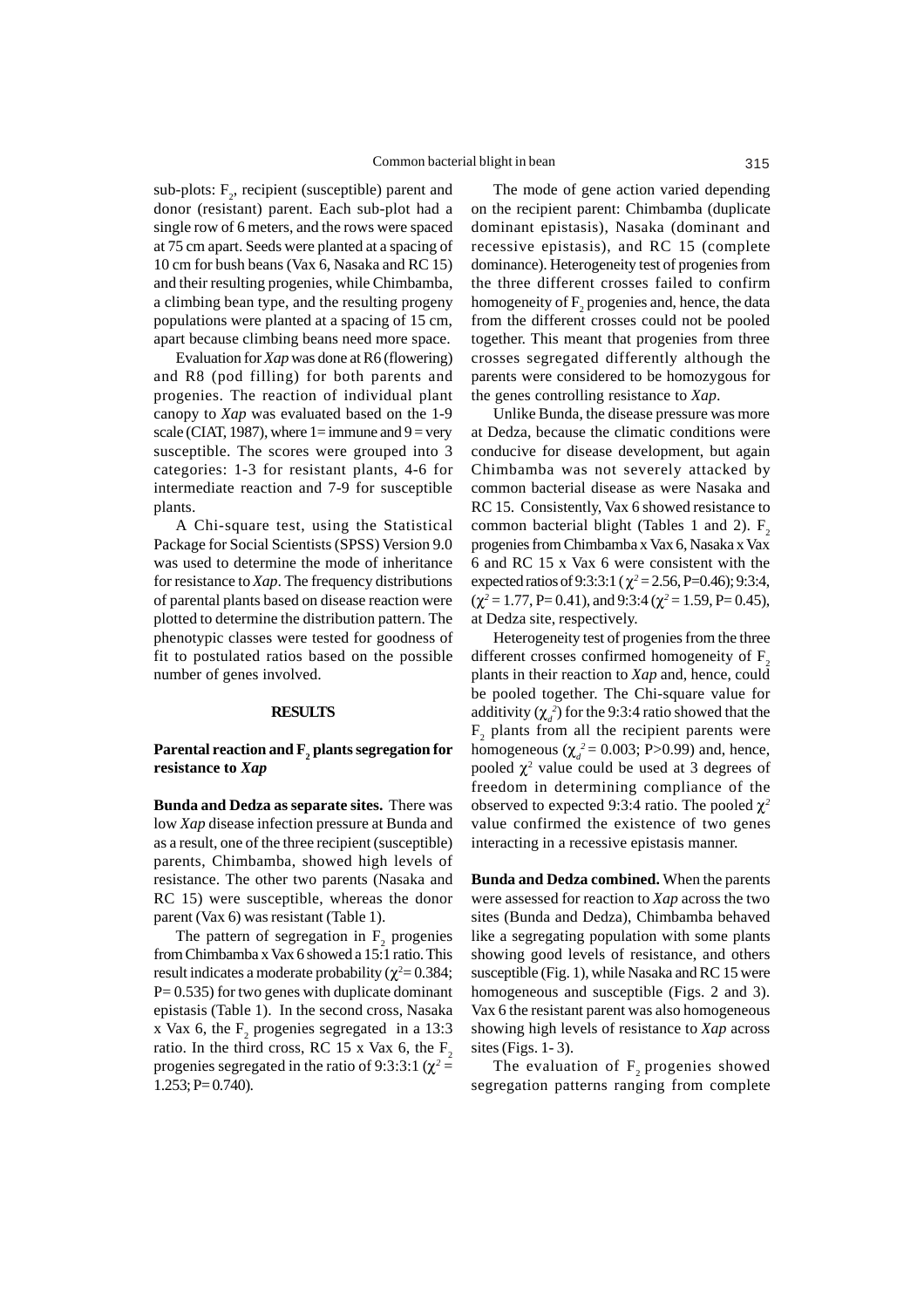|                        |           |           |                      | Frequency distribution of plants on a 1-9 scale |         |                          |              |              |                     | R:S <sup>ª</sup> ratio<br>Observed | Expected<br>R:Sratio | $\approx$ | ≏    |
|------------------------|-----------|-----------|----------------------|-------------------------------------------------|---------|--------------------------|--------------|--------------|---------------------|------------------------------------|----------------------|-----------|------|
|                        |           |           | ξ                    | 4                                               | 5       | ∘                        |              | $\infty$     | $\circ$             |                                    |                      |           |      |
| Chimbamba<br>Vax 6     | $\approx$ |           |                      | $\circ$                                         |         | $\circ$                  |              |              |                     |                                    |                      |           |      |
| $F2$ (Chimbamba/Vax 6) |           | ≌         | ∽                    | S                                               |         |                          |              |              |                     | 31:3                               | 15.1                 | 0.38      | 0.54 |
| Nasaka<br>Vax 6        |           | $\approx$ | $\circ$              | $\circ$                                         | $\circ$ | $\circ$                  | $\circ$<br>◡ | q<br>$\circ$ | $\infty$<br>$\circ$ |                                    |                      |           |      |
| $F2$ (Nasaka/Vax 6)    |           | $\approx$ |                      | $\circ$                                         | $\circ$ | $\overline{\phantom{a}}$ | $\sim$       | $\circ$      | 4                   | 27:7                               | 13:3                 | 0.075     | 0.78 |
| RC 15                  |           |           | $\circ$              |                                                 |         |                          |              | $\bullet$    |                     |                                    |                      |           |      |
| Vax 6                  | S         | g         |                      | 2<br>2<br>5                                     | $\sim$  | $\circ$                  | o n          | $\circ$      | $\frac{1}{2}$       |                                    |                      |           |      |
| $F2$ (RC 15/Vax 6)     |           |           | $\tilde{\mathbf{u}}$ |                                                 | $\sim$  | $\sim$                   |              | 3            | $\circ$             | 23:11:7:3                          | 9:3:3:1              | 0.25      | 0.74 |

# 316 B.Y.E. CHATAIKA *et al.*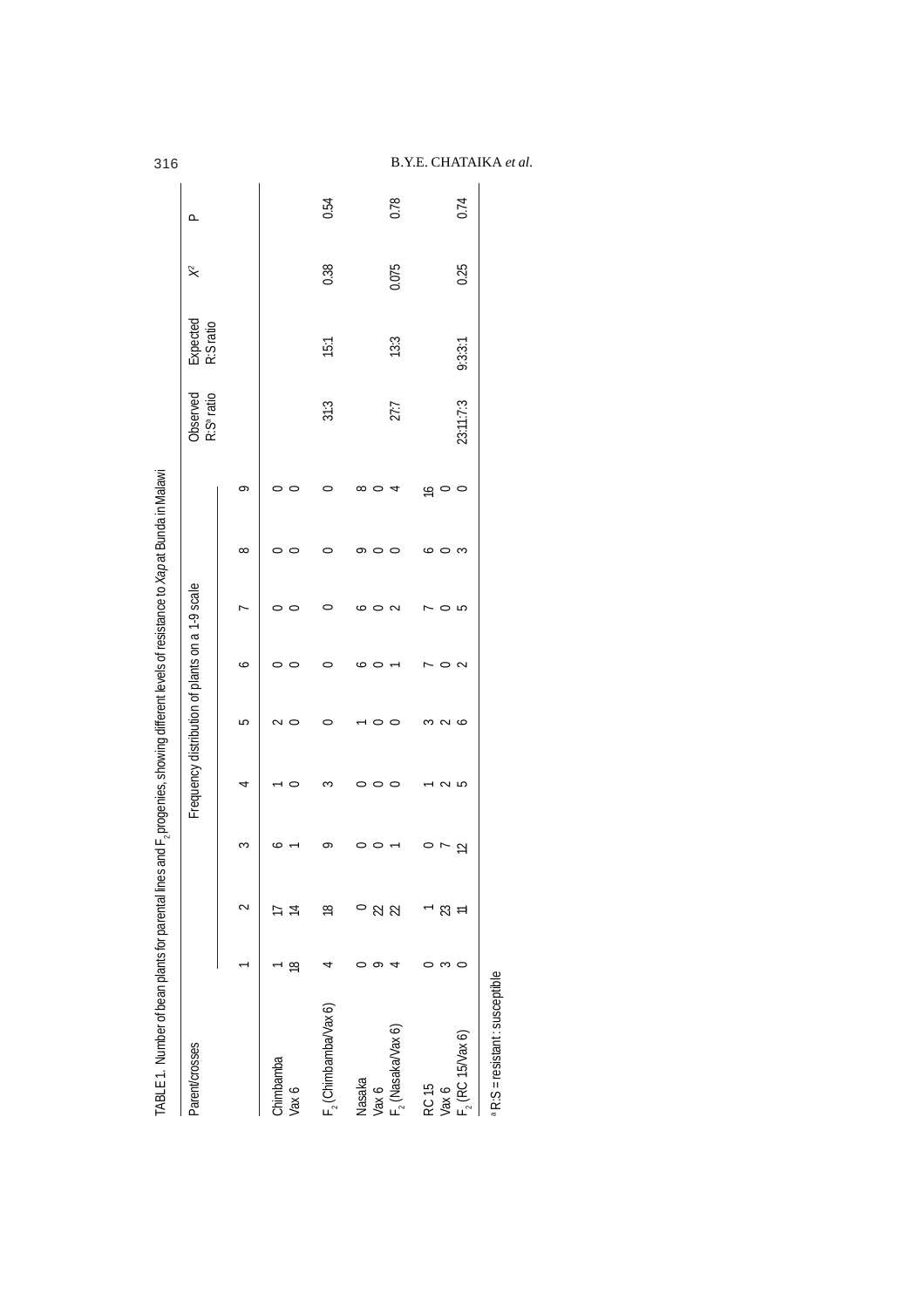| Parent/crosses                                                              |           |   |   |                 |        | Frequency distribution of plants on a 1-9 scale |   |          |            | Observed<br>R:S <sup>ª</sup> ratio | Expected<br>R:S ratio | $\approx$      | ൧              |
|-----------------------------------------------------------------------------|-----------|---|---|-----------------|--------|-------------------------------------------------|---|----------|------------|------------------------------------|-----------------------|----------------|----------------|
|                                                                             |           |   | ς | 4               | 5      | ∘                                               |   | $\infty$ | ᡋ          |                                    |                       |                |                |
| Chimbamba                                                                   |           |   |   |                 |        |                                                 |   |          |            |                                    |                       |                |                |
| Vax 6                                                                       |           |   |   |                 |        |                                                 |   |          |            |                                    |                       |                |                |
| $F2$ (Chimbamba/Vax 6)                                                      |           |   |   | $\epsilon$<br>⇃ | $\sim$ | $\sim$                                          | S |          | ¢          | 8:4:4:6                            | 9:3:3:1               | 2.56           | 0.46           |
| Nasaka                                                                      |           |   |   |                 | ∽      |                                                 | ഥ |          | ഇ          |                                    |                       |                |                |
| Vax 6                                                                       |           |   |   |                 |        |                                                 | ⊂ | C        |            |                                    |                       |                |                |
| $F2$ (Nasaka/Vax 6)                                                         |           |   |   | ₹               | $\sim$ | 0                                               | S | $\sim$   | 5          | 13:6:10                            | 9:3:4                 | 1.77           | 0.42           |
| RC 15                                                                       |           |   |   |                 | S      | c                                               |   | ∾        | $\approx$  |                                    |                       |                |                |
| Vax 6                                                                       |           |   |   |                 |        |                                                 | ⊂ | $\circ$  |            |                                    |                       |                |                |
| $F2$ (RC 15/Vax 6)                                                          | ∘         | S |   | ¢               |        |                                                 |   | 5        | $\sim$     | 10:4:8                             | 9:3:4                 | 1.60           | 0.45           |
| $F2$ s across crosses                                                       | $\approx$ | ∞ |   | ò               | 5      | 3                                               | r | ٣        | $^{\circ}$ | 36:16:24                           | 9:3:4                 | 3.78           | 0.15           |
| Pooled Chi-square value (total in F.)<br>Chi-square value for additivity in |           |   |   |                 |        |                                                 |   |          |            |                                    |                       | 0.003<br>3.621 | 0.999<br>0.305 |
|                                                                             |           |   |   |                 |        |                                                 |   |          |            |                                    |                       |                |                |

<sup>a</sup> R:S = resistant : susceptible a R:S = resistant : susceptible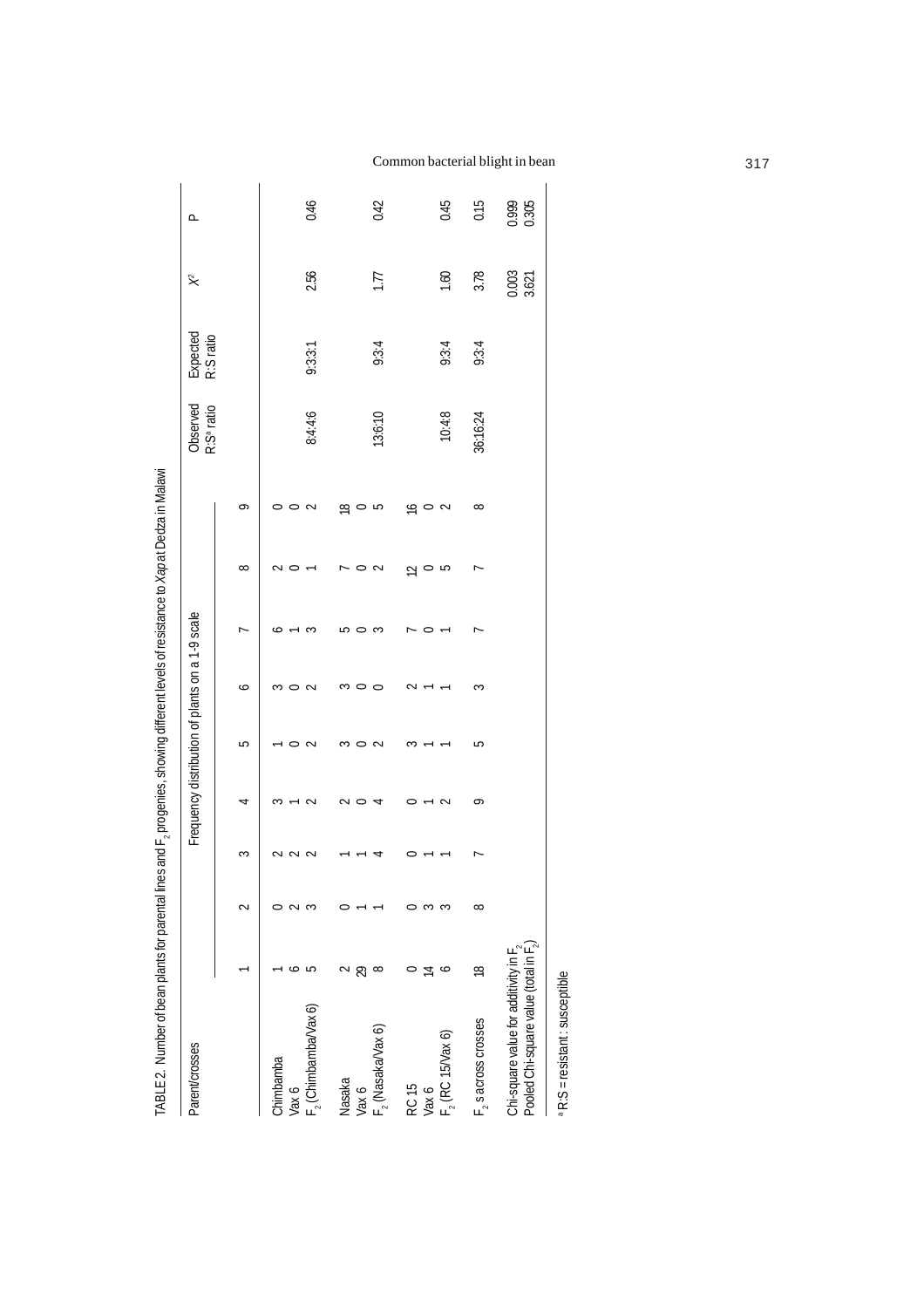

Figure 1. Percentage distribution of Chimbamba and Vax 6 plants with different scores (1-9) for resistance to *Xap* in Malawi.



Figure 2. Percentage distribution of Nasaka and Vax 6 plants with different scores (1-9) for resistance to *Xap* in Malawi.

resistance to susceptibility. The Chi-square test of additivity indicated that the data sets were heterogeneous across populations.

The phenotypic segregation of the  $F_2$ progenies for reaction to *Xap*, showed that plants from Chimbamba x Vax 6 population largely segregated in the ratio of  $12:3:1 \ (X^2=2.024,$ P=0.364). The  $\mathrm{F}_2$  progenies from a cross between Nasaka x Vax 6 suggested the presence of two genes with recessive epistasis  $(X^2=2.553, P=0.279)$ 

(Table 3). In RC 15 x Vax 6 population, the  $F_2$ plants' segregation supported the hypothesis that resistance to *Xap* was governed by two genes with recessive epistasis  $(X^2 = 2.175,$ P=0.337).

## **DISCUSSION**

Chimbamba, one of the susceptible parents with a climbing growth habit (type IV), behaved like a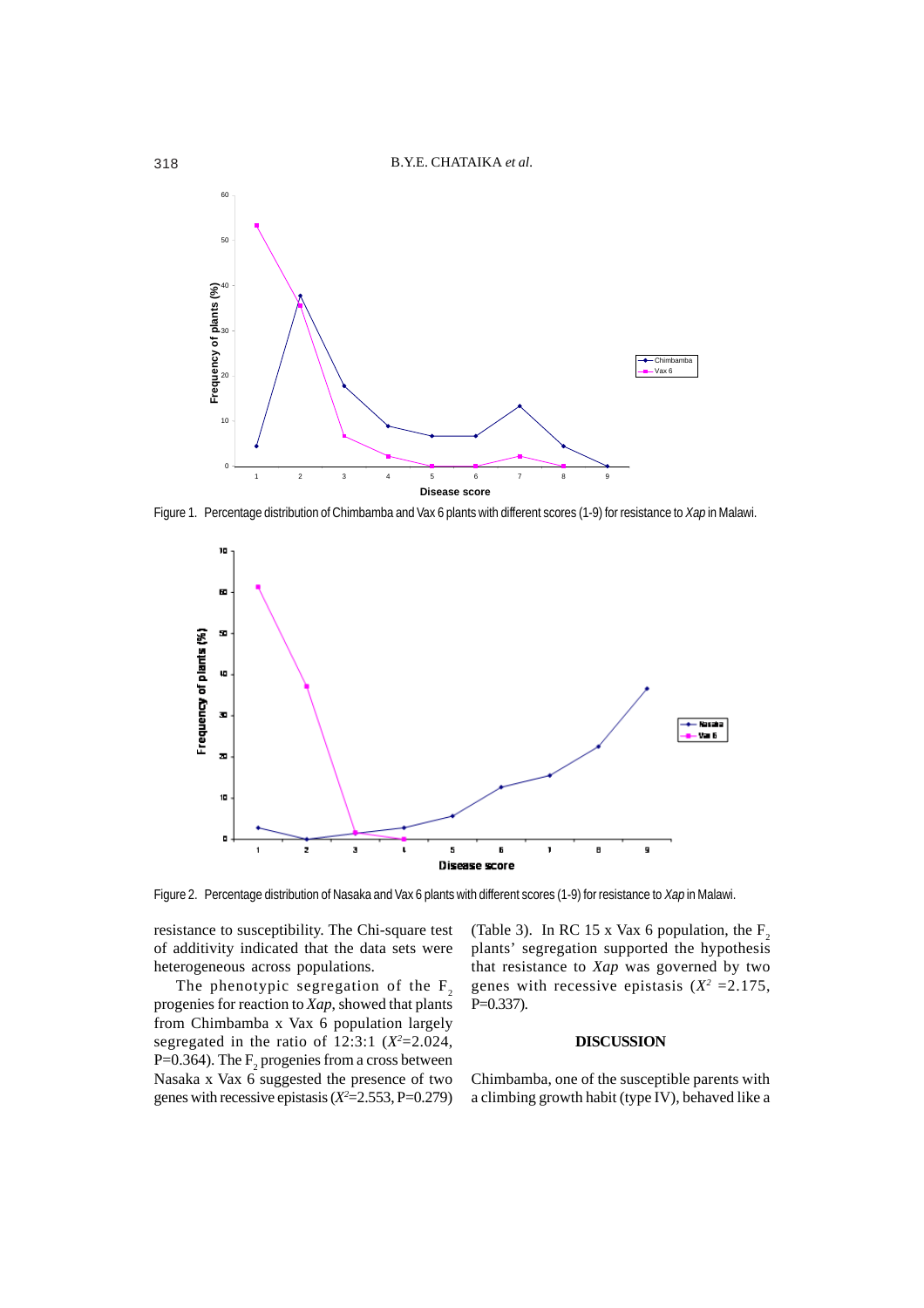

Figure 3. Percentage distribution of RC 15 and Vax 6 plants with different scores (1-9) for resistance to *Xap* in Malawi.

segregating population in its reaction to *Xap* while the other two susceptible parents, Nasaka and RC 15 with a bush growth habit (type I), were homogeneous in their reaction (Table 3). The reason for the low infection rate in Chimbamba may be associated with its growth habit. This is possibly because of its vigorous climbing growth habit, which was also reported by Coyne and Schuster (1974) and Beebe and Pastor-Corrales (1991) suggesting that plant architecture including growth habit may influence disease severity. The observation may also imply that choice of parents is an important factor in genetic studies.

The results from Bunda showed that the progenies originating from all the three susceptible parents: Chimbamba, Nasaka and RC 15 indicated that two genes were involved in conferring resistance to *Xap*. However, the mode of gene action varied depending on the recipient parent: Chimbamba (duplicate dominant epistasis), Nasaka (dominant and recessive epistasis), and RC 15 (complete dominance). The results from Dedza also showed a two gene model of inheritance, where progenies of Nasaka and RC 15 supported the hypothesis that resistance to *Xap* is controlled by two genes with recessive epistasis. Chimbamba, however, suggested that the resistance to *Xap* was controlled by 2 genes

with dominant epistasis. The cross site analyses confirmed the two gene model, where Nasaka and RC 15 suggested two genes with recessive epistasis, but Chimbamba showed two genes with dominant epistasis.

This study suggests that genetic resistance to *Xap* in common bean genotypes is controlled by more than one gene with varying degrees of gene action. These findings are similar to those reported by several authors that have reported *Xap* to be controlled by one or more genes (Adams *et al*., 1988; Silva *et al.,* 1989; Beebe and Pastor-Corrales, 1991; Zapata *et al*., 2009). Other authors have reported quantitative trait inheritance for resistance to *Xap* (Kelly *et al*., 2003; O'Boyle and Kelly, 2007). However, Zapata *et al.* (2010) were the first ever to report a single gene for resistance to *Xap* in common bean. They found that the resistance gene derived from line PR0313-58 in the cross PR0313-58 (resistant) x Rosa Nativa (susceptible) supported the hypothesis that resistance to *Xap* strain 3353 is conferred by a single dominant gene.

It is worthy noting from the findings of this study, the differences in gene expression for resistance to *Xap* from the same donor parent when in the background of recipient parents with different growth habits: Nasaka and RC15 (bush and determinate) *versus* Chimbamba (climbing and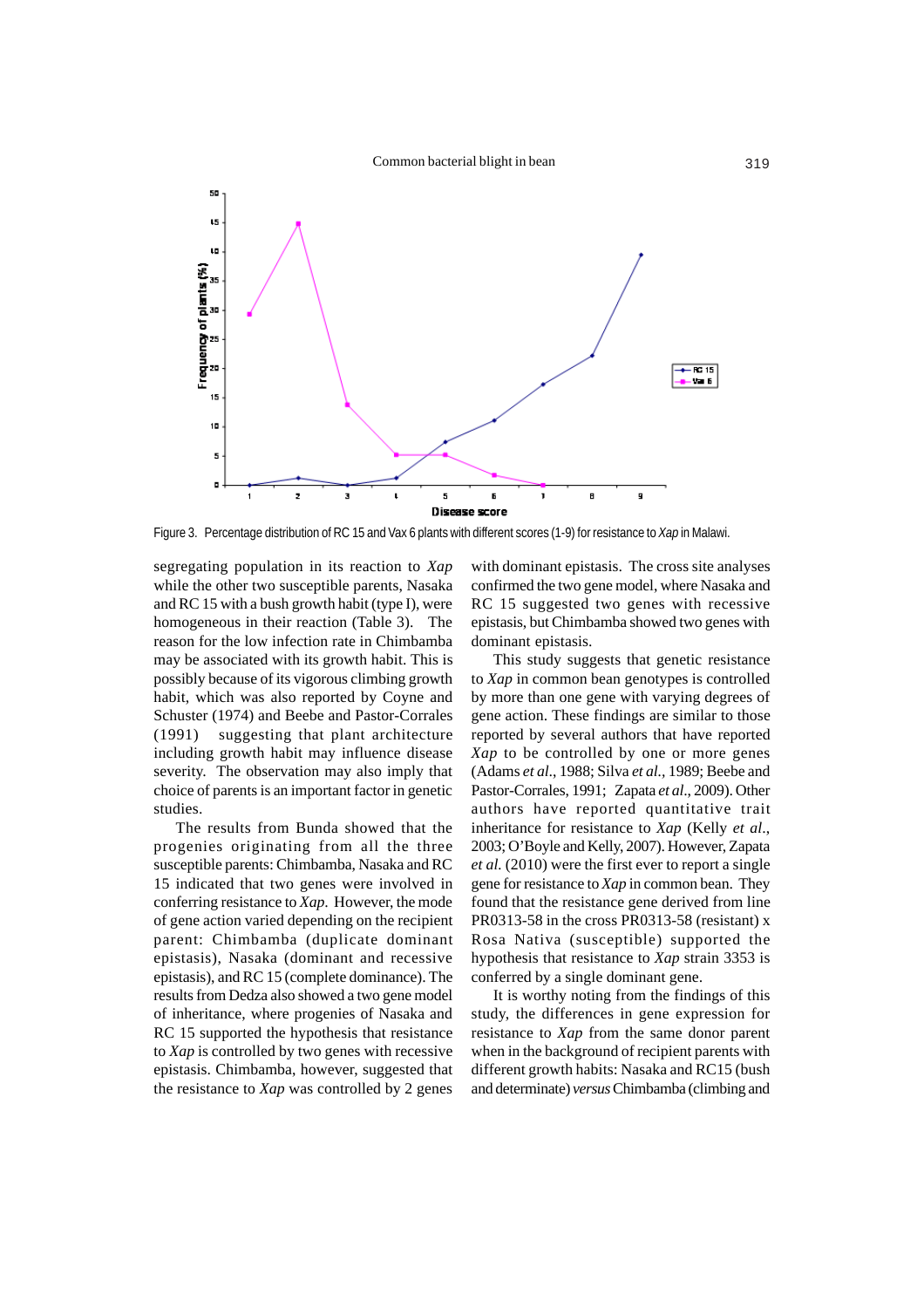| Parent/crosses                   |    |                |          | Frequency distribution of plants on a 1-9 scale |         |         |                |          |             | Observed<br>R:S <sup>ª</sup> ratio | Expected<br>R:S ratio | $\approx$ | ൧    |
|----------------------------------|----|----------------|----------|-------------------------------------------------|---------|---------|----------------|----------|-------------|------------------------------------|-----------------------|-----------|------|
|                                  |    |                | S        | 4                                               | 5       | ∘       |                | $\infty$ | P           |                                    |                       |           |      |
| Chimbamba                        |    |                | $\infty$ |                                                 |         |         |                |          |             |                                    |                       |           |      |
| Vax 6                            | ಸ  | ⋍              | S        |                                                 | $\circ$ | ຕ ⊂     |                |          | $\circ$     |                                    |                       |           |      |
| F <sub>,</sub> (Chimbamba/Vax 6) |    | Σ              |          | 5                                               | $\sim$  | $\sim$  | S              |          | $\sim$      | 41:9:6                             | 12:3:1                | 2.02      | 0.36 |
| Nasaka                           |    |                |          |                                                 | ₹       | ᡋ       | $\equiv$       | ð        | $\%$        |                                    |                       |           |      |
| Vax 6                            | 88 | R              |          | $\circ$                                         |         | $\circ$ | $\circ$        | $\circ$  | $\circ$     |                                    |                       |           |      |
| F, (Nasaka/Vax 6)                | 12 | Z              | 5        |                                                 | $\sim$  |         | 5              | $\sim$   | $\circ$     | 40:7:6                             | 9:3:4                 | 2.55      | 0.27 |
| RC 15                            |    |                |          |                                                 | ∽       | ᡋ       | $\overline{4}$ | ₽        |             |                                    |                       |           |      |
| Vax 6                            |    | X              | $\infty$ | ξ                                               | S       |         |                | $\circ$  | $\approx$ 0 |                                    |                       |           |      |
| $F2$ (RC 15/Vax 6)               |    | $\overline{4}$ | ß        | r                                               |         | ξ       | P              | $\infty$ | $\sim$      | 13:17:16                           | 9:3:4                 | 2.17      | 0.33 |

# 320 B.Y.E. CHATAIKA *et al.*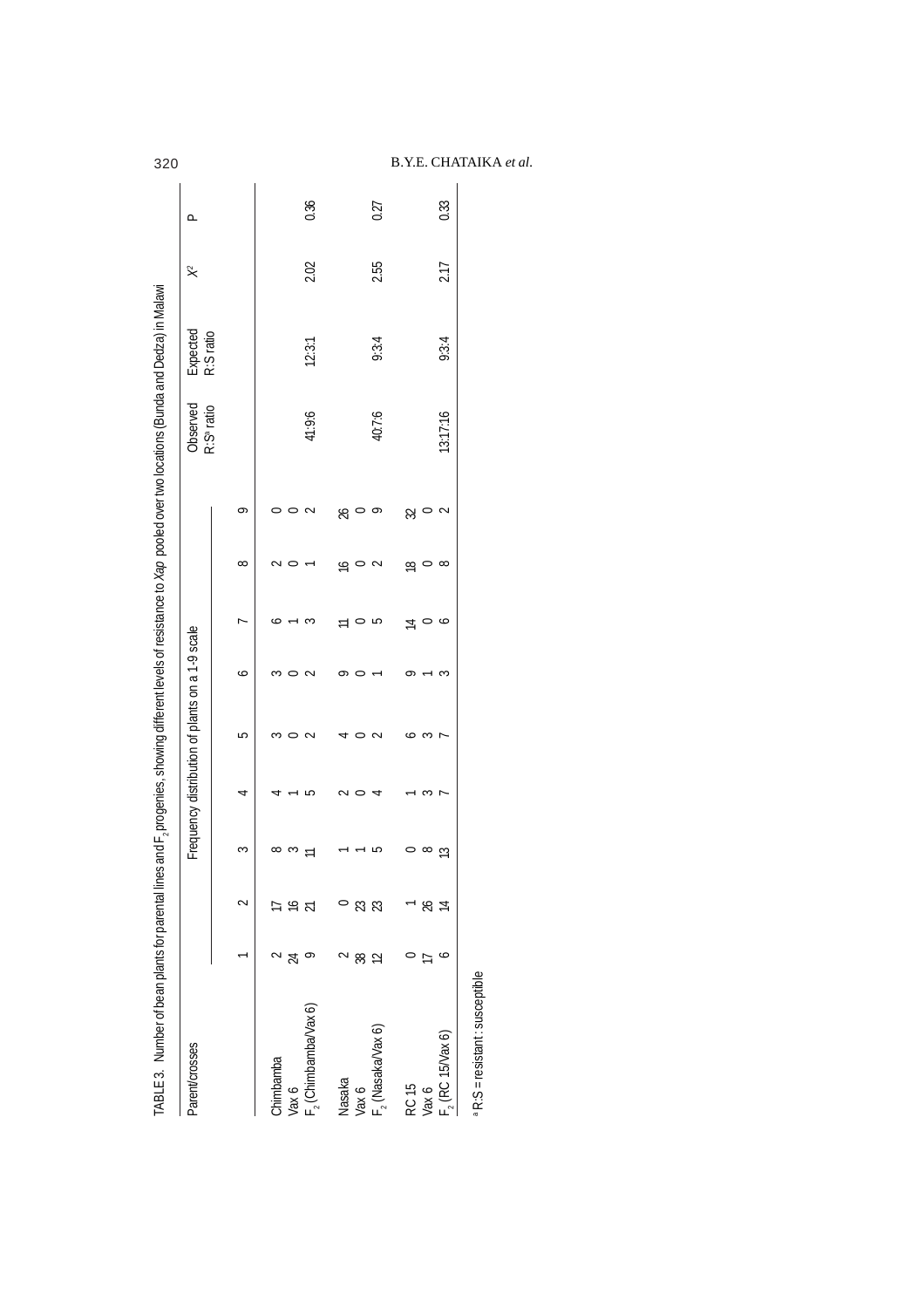indeterminate). The gene action for resistance to *Xap* in the background of bush bean cultivars as recipient parents was recessive epistasis versus dominant epistasis in the background of a climbing bean cultivar as a recipient parent. While that for climbing bean cultivar was two genes with dominant epistasis. This could be due to the differences in plant growth habit as Chimbamba is a type IV climbing bean with vigorous vegetative growth, which was clinging on to stakes, spreading its canopy in the aerial space. The other two cultivars (Nasaka and RC15) are bush with their canopy crowded close to the ground level, and experiencing a different microclimate.

Singh *et al*. (1999) suggested that the growth habit of the bean plant and delayed maturity, influenced expression on plant resistance to *Xap*. This might also explain why Chimbamba as a susceptible parent behaved differently from the other two, Nasaka and RC15. Singh *et al.* (1999) also cited instability of *Xap* resistance, differential *Xap* reaction of leaves *versus* pods and the association of resistance with stages of plant development as among the factors posing challenges in breeding for *Xap* resistance. The existence of genetic diversity and pathogen variation of *Xap* also poses challenges in breeding for resistance to *Xap*. Zapata (2006) and Zapata *et al.* (2010) suggested that the existence of pathogenic races in *Xap* raises the question of the number of races that might exist, and the stability of varietal resistance.

Mkandawire *et al.* (2004) reported that there was a possibility that *Xap* in Middle America and African regions had co-evolved with the bean germplasm grown in the respective regions. Their findings also showed that although the Middle American beans had resistance to *Xap* induced by East African strains, the results also supported earlier findings by Sigh and Muñoz (1999) that high levels of resistance to *Xap* were not found in common beans. As such, it is important for plant breeders to identify the prevalent type or types of *Xap* in the region in order to better target the breeding programme when developing resistant varieties against the predominant virulent *Xap* pathogens as suggested by Mkandawire *et al*. (2004). Miklas *et al.* (2005) and Zapata *et al.* (2004) have reported release of germplasm with resistance to *Xap* in addition to the Vax lines developed at CIAT.

Fortunately, the Vax lines, which combine various sources of resistance to *Xap* have shown high levels of resistance to most of the strains in Middle America, Andean and Africa regions, offering plant breeders some promising sources of resistance for use in the breeding programmes.

### **CONCLUSION**

This study suggests that genetic inheritance for resistance to *Xap* in common bean is controlled by two genes with varying degrees of gene actions: recessive epistasis for Nasaka and RC 15, and dominant epistasis for Chimbamba. It has also revealed the importance of parental selection in breeding for resistance to *Xap,* due to the differences in reaction to diseases associated with the differences in plant growth habit. This is particularly important when selecting parental lines for genetic studies on inheritance for resistance to diseases. The environmental and plant architectural effects on the reaction to *Xap,* makes breeding for resistance more challenging. Marker assisted breeding (MAB) may provide opportunities for overcoming such challenges, and effort to use markers in bean breeding is already underway.

### **ACKNOWLEDGEMENT**

The authors acknowledge the financial support provided by the Bean/Cowpea Collaborative Research Support Programme (CRSP) in the USA through the Bean Breeding Component at Bunda College of Agriculture, a constituent College of the University of Malawi. The work was also partly supported by the Pan-Africa Bean Research Alliance (PABRA), which is facilitated by CIAT.

### **REFERENCES**

Adams, M.W., Kelly, J.D. and Saettler, A.W. 1988. A gene for resistance to common bacterial blight (*Xanthomonas axonopodis* pv *phaseoli*) Annual Report. *Bean Improvement Cooperative* 31:73-74.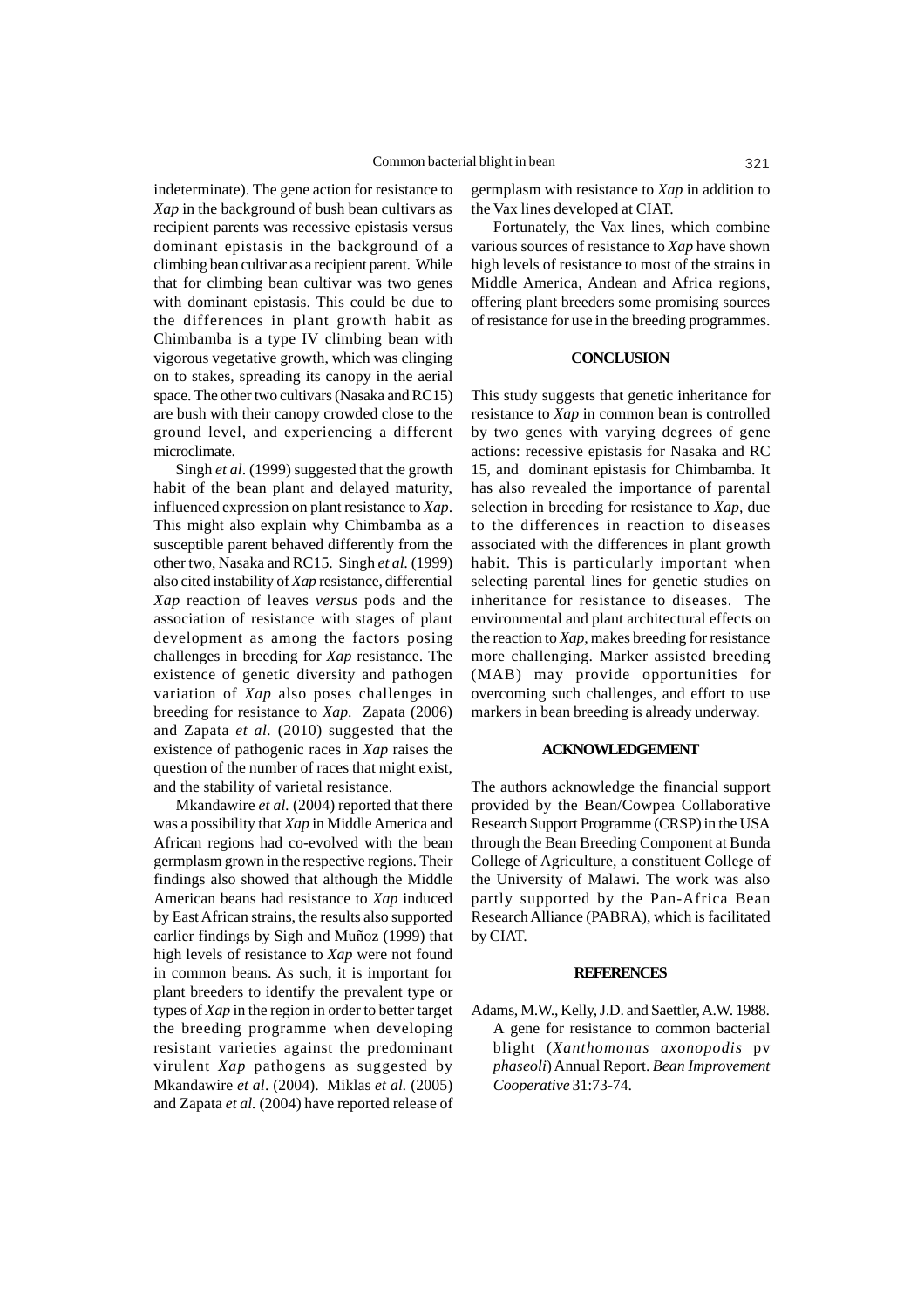## 322 B.Y.E. CHATAIKA *et al.*

- Beebe, S.E. and Pastor-Corrales, M.A. 1991. Breeding for disease resistance. pp. 561-617. In: van Schoonhoven, A. and Voysest, O. (Eds.). Common beans: Research for crop improvement. C.A.B. Intl., Wallingford, UK and CIAT, Cali, Colombia.
- CIAT. 1981. Bean Production in Malawi: *Regional Workshop on Potential for Field Bean in Eastern Africa*, Lilongwe, Malawi. pp. 55-97.
- CIAT. 1987. Standard system for the evaluation of bean germplasm. Cali, Colombia.
- Coyne, D.P. and Schuster, M.L. 1974. Inheritance and linkage relationships of reaction to *Xanthomonas phaseoli* (E.F. Smith) Dowson (common blight), stage of plant development and plant habit in *Phaseolus vulgaris* L. *Euphytica* 23:195-204.
- Drijfhout, E. and Blok, M.J. 1987. Inheritance to *Xanthomonas axonopodis pv. phaseoli* in tepary bean (*Phaseolus acutifolius*). *Euphytica* 36: 803-808.
- Honna, S. 1956. A bean interspecific hybrid. *Journal of Hereditary* 47:217-220.
- Kelly, J.D., Gepts, P., Miklas, P.N. and Coyne, D.P. 2003. Tagging and mapping of genesand QTL and molecular marker-assisted selection for traits of economic importance in bean and cowpea. *Field Crops Res*. 82:135-154.
- Lemma-Marquez, M., Teran, H. and Singh, S.P. 2007. Selecting common bean with genes ofdifferent evolutionary origins for resistance to *Xanthomonas campestris* pv. *Phaseoli*. *Crop Science* 47:1367-1374.
- McElroy, J.B. 1985. Breeding for dry beans, *P. vulguris* L. for *Xap* resistance derived from *Phaseolus acutifolius* A. Gray. Ph. D. dissertation (Diss. Abstr. Intl. 46: (7) 2192B). Cornell Univ., Ithaca, New York, USA.
- Miklas, P.N., Smith, J.R. and Singh, S.P. 2005. Release of common bacterial blight resistant dark red kidney bean germplasm line USDK-DBB-15. Annuanl Report*. Bean Improvement Cooperative* 48:192-193.
- Mkandawire, A.B.C., Mabagala, R.B., Guzman, P., Gepts, P. and Gilbertson R.L. 2004. Genetic diversity and pathogenic variability of common blight bacteria (*Xanthomonas campestris* pv. *Phaseoli* and *X. campestris* pv. *Phaseoli* var. *fuscans*) suggests pathogen

co-evolution with the common bean. *Phytopathology* 94:593-603.

- Mohan, S.T. 1982. Evaluation of *Phaseolus coccineus* Lam. Germplasm for resistance to *Xap* of bean. *Turrialba* 32:489-490.
- O'Byle, P.D. and Kelly, J.D. 2007. Use of markerassisted selection to breed for resistance to common bean. *Journal of American Society of Horticultural Science* 132 (3):381-386.
- Schuster, M.D., Coyne, D.P., Behre, T. and Leyna, H. 1983. Sources of *Phaseolus* species resistance and leaf and pod differential reactions to common blight. *Horticulture Science* 18:901-903.
- Silva, L.O., Singh, S.P. and Pastor-Corrales, M.E 1989. Inheritance of resistance to *Xap* in common bean. *Theoretical and Applied Genetics* 78:619-624.
- Singh, S.P. and Muñoz, C.G. 1999. Resistance to common bacterial blight among *Phaseolus* species and common bean improvement. *Crop Science* 39:80-89.
- Singh, S.P., Terran, H., Munoz, C.G. and Takegami, J.C. 1999. Two cycles of recurrent selection for seed yield in common bean. *Crop Science* 39:391-397.
- Zapata, M., Freytag, G. and Wilkinson, R. 2004. Release of common bean germplasm lines resistant to common bacterial blight: W-BB-11, W-BB-20–1, W-BB-52, and W-BB-11–56. *J Agric., University of Puerto Rico* 88 (1-2):91- 95.
- Zapata, M. 2006. Proposed of a uniform screening procedure for the evaluation of variability of *Xanthomonas axonopodis* pv. *phaseoli* and resistance on leaves of *Phaseolus vulgaris* under greenhouse conditions. Annual Report. *Bean Improvement Cooperative* 49:213-214.
- Zapata, M., Beaver, J. and Porch, T. 2009. Evidence for a dominant gene on leaves of common bean to the common bacterial blight pathogen, *Xanthomonas axonopodis* pv. *phaseoli*. Annual Report. *Bean Improvement Cooperative* 52:72-73.
- Zapata, M., Beaver, J.S. and Porch, T.G. 2010. Dominant gene for common bean resistance to common bacterial blight caused by